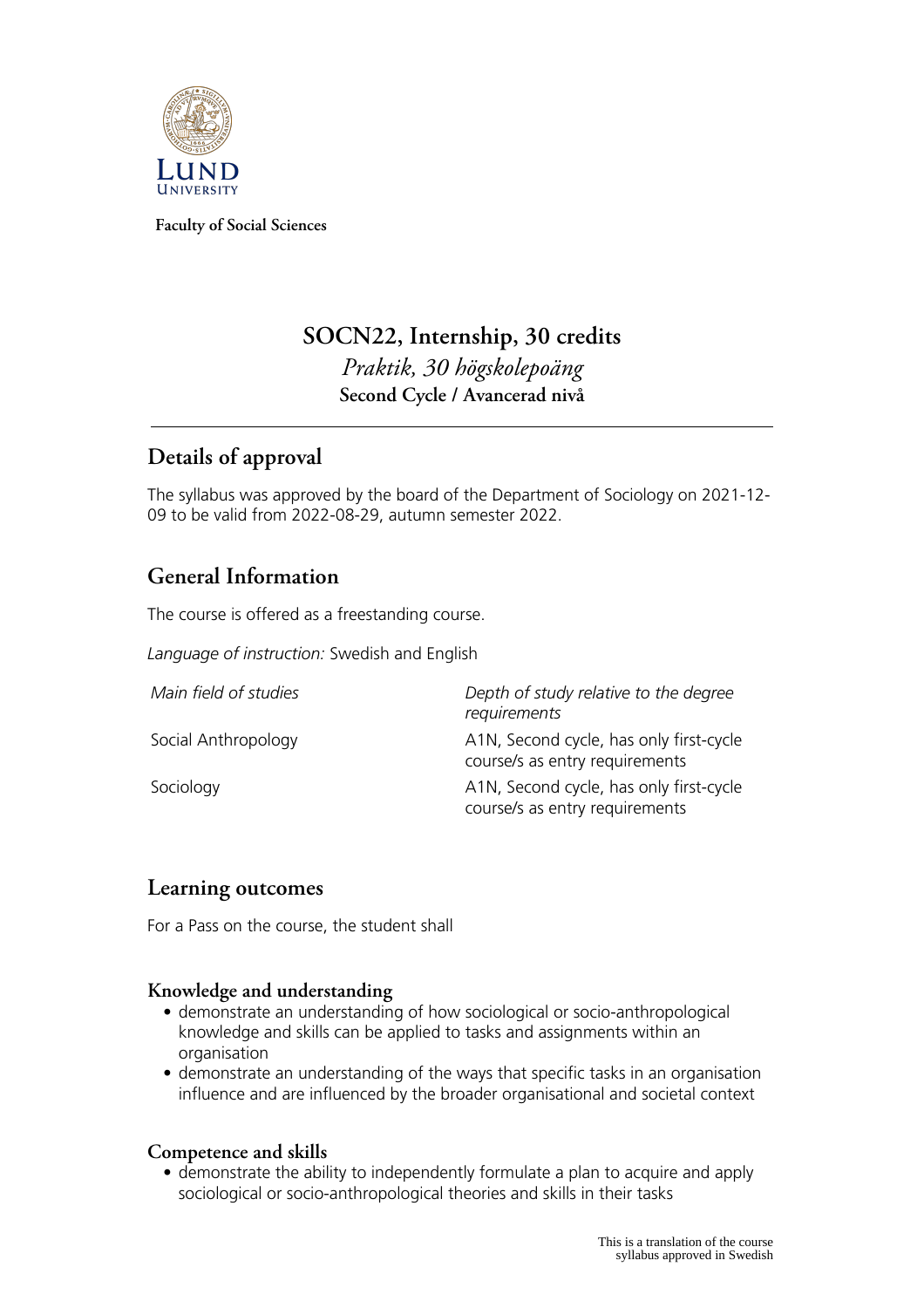- demonstrate the ability to independently search and compile relevant literature based on an identified problem area
- demonstrate the ability to discuss how they have contributed to the activities of the placement organisation
- in speech and in writing, demonstrate the ability to present and discuss the relevance of sociology or the social anthropology to the activities of the placement organisation
- demonstrate the skills required to independently work in qualified activities

#### **Judgement and approach**

- demonstrate the ability to identify their own need for additional knowledge and to take responsibility for their own knowledge development
- demonstrate the ability to reflect on how a scientific approach can be implemented in practical activities
- demonstrate the ability to independently and carefully reflect on ethical issues in the organisation

#### **Course content**

The aim of the course is to provide students with an advanced understanding of how sociological or socio-anthropological knowledge and skills can be applied in working life. The work placement can take place in the public or private sector or at an NGO in Sweden or abroad. With the support of supervision during the placement, the student is to participate continuously in the daily work within the scope of the placement. The placement host is to provide the placement student with qualified activities or tasks corresponding to what the sector would expect from a university graduate. The tasks should be relevant to the completed studies and the student is to be given the opportunity to use and develop previously acquired knowledge and skills.

It is primarily the student's responsibility to find appropriate tasks, in consultation with a supervisor at the host organisation and course teaching staff at the Department of Sociology at Lund University. The right to supervision from a lecturer is limited to the semester in which the placement is carried out.

The course consists of the following parts:

Mid-seminar report, 15 credits

A written assignment in which the student presents and justifies their choice of literature and accounts for and discusses different aspects of the placement and its activities.

Reflection Paper 15 credits

A written assignment in which the student reflects on different aspects of their placement based on relevant literature.

Log book 0 credits

A log book of the activities carried out by the student. The log book is to be certified by the placement supervisor upon submission.

### **Course design**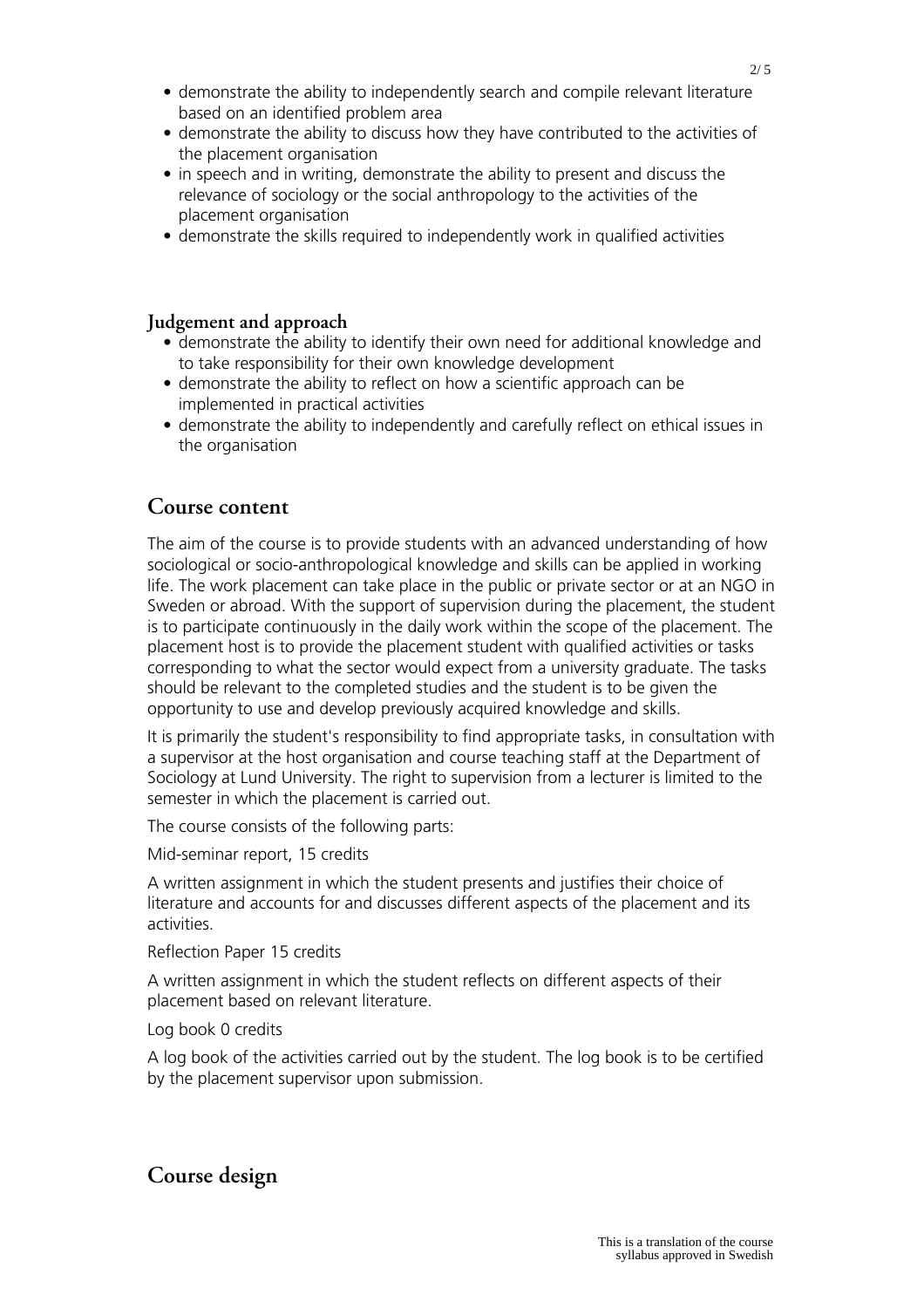The placement consists of 640 hours/16 weeks. The student uses the remaining 160 hours/4 weeks to complete the course assessment tasks.

At the beginning of the course, a written agreement must be in place between the host organisation, the student and the course director that is in accordance with what is specified above (qualified tasks and the number of hours).

The majority of the course consists of qualified tasks carried out under supervision at the host organisation. The teaching in the course consists of an introductory lecture and seminars. Unless there are valid reasons to the contrary, participation in seminars is compulsory. Students who have been unable to participate due to circumstances such as accidents or sudden illness will be offered the opportunity to compensate for or re-take compulsory components. This also applies to students who have been absent because of duties as an elected student representative.

The student is to keep a log book where activities carried out within the scope of the placement are documented. The log book should be submitted following completion of the placement and is also to be verified by the placement supervisor.

#### **Assessment**

The assessment is based on the following assignments:

The assessment of the mid-seminar report, 15 credits, is based on a written document.

The assessment of the reflection paper, 15 credits, is based on a written document.

The assessment of the log book, 0 credits, is based on a written document.

The course includes opportunities for assessment at a first examination, a reexamination close to the first examination and a second re-sit for courses completed in the past year (catch-up exam). At least two further re-examinations on the same course content are offered within a year of any major change to, or discontinuation of, the course. After this, further re-examination opportunities are offered, but in accordance with the current course syllabus.

If a student fails to complete the placement, they will be given another opportunity to complete it satisfactorily. In this case, the entire internship must be re- done. It is the student's own responsibility to find a new placement or continue for another period at the first internship placement.

The examiner, in consultation with Disability Support Services, may deviate from the regular form of examination in order to provide a permanently disabled student with a form of examination equivalent to that of a student without a disability.

*Subcourses that are part of this course can be found in an appendix at the end of this document.*

### **Grades**

Marking scale: Fail, Pass.

For the grade of pass, the student must fulfil the learning outcomes specified for the course. At the start of the course, students are informed about the learning outcomes stated in the syllabus and about the grading scale and how it is applied in the course.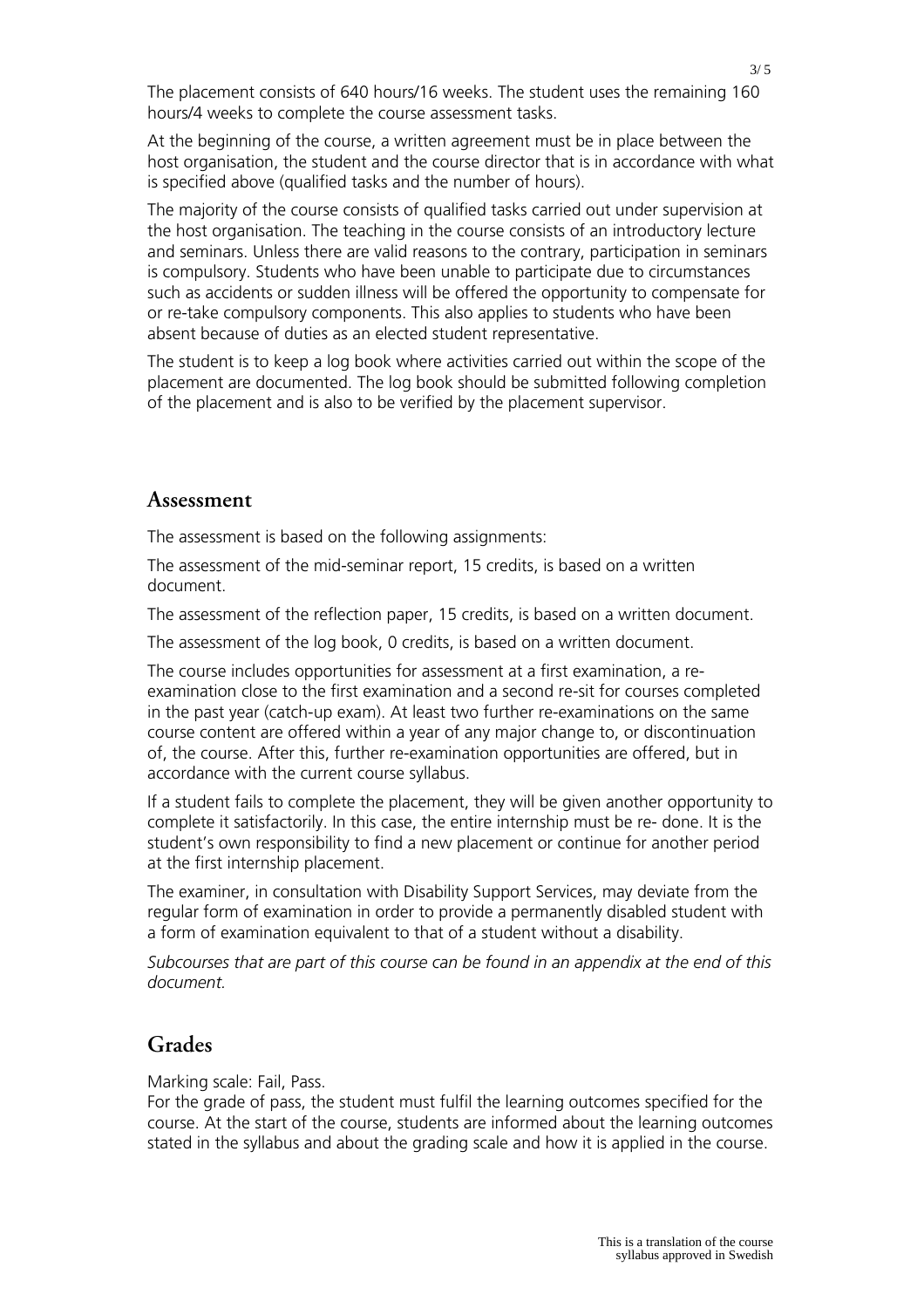### **Entry requirements**

180 credits including a degree project for a Bachelor's degree, 15 credits from a main field of study in Sociology or Social Anthropology, including SOCA50, Sociology: Applied Sociology, 30 credits, or SANA50, Social Anthropology: Applied Social Anthropology, 30 credits.

## **Further information**

It is the student's responsibility to find an appropriate placement. A three-way agreement between the student, the placement provider and the higher education institution is to be drawn up before the placement can commence.

The course cannot be included in a degree with other placement courses. The course is aimed at students who have completed SGSCO, the Bachelor's programme in Sociology, 180 credits, or SGSAN, the Bachelor's programme in Social Anthropology, 180 credits.